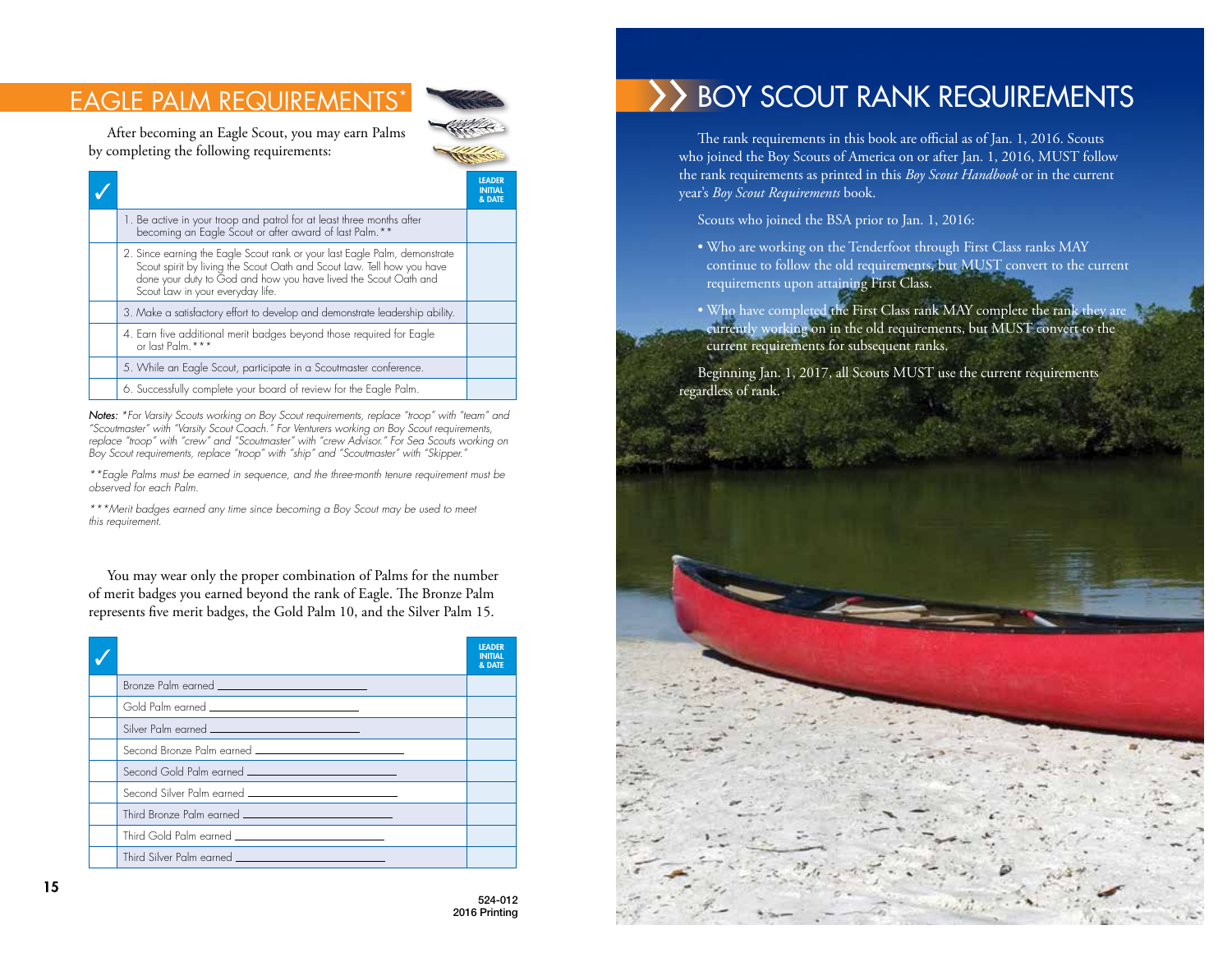|                                                  | of shive member and your tead of a labler and coordance with Guide to<br>Successfully complete your board of review for the Eagle Scout rank. <sup>10</sup>                                                                                                                                                                                                                                                                                                                                                                                                                                                                                                                            | $\cdot$ |  |
|--------------------------------------------------|----------------------------------------------------------------------------------------------------------------------------------------------------------------------------------------------------------------------------------------------------------------------------------------------------------------------------------------------------------------------------------------------------------------------------------------------------------------------------------------------------------------------------------------------------------------------------------------------------------------------------------------------------------------------------------------|---------|--|
|                                                  | leadership skills. Include honors and awards received during this service.<br>belontanomeb uov dointu games assembly, or other organizations, annito which you demonstrated<br>auoigilen nuoy ni bleri anoitizoq to gnitail o brio ezoqiuq etil brio anoitidmo nuoy to triemetota p<br>In preparation for your board of review, prepare and attach to your Eagle Scout Rank Application                                                                                                                                                                                                                                                                                                |         |  |
|                                                  | While a Lite Scout, participate in a Scoutmaster conterence.                                                                                                                                                                                                                                                                                                                                                                                                                                                                                                                                                                                                                           | ۰٥      |  |
|                                                  | (.61.S.0.9 dpuondt 0.S.0.9<br>about the Eagle Scout service project, see the Guide to Advancement, topics<br>sion nublication No. 512-927, in meeting this requirement. (To learn more<br>betore you start. You must use the Eagle Scout Service Project Workbook,<br>the eltort, your Scoutmaster and unit committee, and the council or district<br>moni project proposal must be approved by the organization benefiting from<br>project must benefit an organization other than the Boy Scouts of America.)<br>project helptul to any religious institution, any school, or your community. (The<br>v hile a Lite Scout, plan, develop, and give leadership to athers in a service | ۰ç      |  |
| <b>S DATE</b><br><b>TAITIVI</b><br><b>LEADER</b> |                                                                                                                                                                                                                                                                                                                                                                                                                                                                                                                                                                                                                                                                                        |         |  |
|                                                  |                                                                                                                                                                                                                                                                                                                                                                                                                                                                                                                                                                                                                                                                                        |         |  |

*For Varsity Scouts working on Boy Scout requirements, replace "troop" with "team" and Notes: "Scoutmaster" with "Varsity Scout Coach." For Venturers working on Boy Scout requirements, replace "troop" with "crew" and "Scoutmaster" with "crew Advisor." For Sea Scouts working on Boy Scout requirements, replace "troop" with "ship" and "Scoutmaster" with "Skipper."* 

#### *APPEALS AND EXTENSIONS <sup>10</sup>*

topic 8.0.3.1. *Advancement* 11).

*If a Scout believes he has completed all requirements for the Eagle Scout rank but is denied a board*  Guide *of review, he may request a board of review under disputed circumstances in accordance with*  **to Advancement topic 8.0.3.** 

*If the board of review does not approve the Scout's advancement, the decision may be appealed in topic 8.0.4.0.* Guide to Advancement *accordance with* 

*If a Scout foresees that, due to no fault or choice of his own, he will be unable to complete the Eagle Scout rank requirements before age 18, he may apply for a limited time extension in accordance*  with Guide to Advancement topic 9.0.4.0. Time extensions are rarely granted.

#### *<b>AGE REQUIREMENT ELIGIBILITY*

*Merit badges, badges of rank, and Eagle Palms may be earned by a registered Boy Scout, Varsity Scout, or qualified Venturer or Sea Scout. He may earn these awards until his 18th birthday. Any Venturer or Sea Scout who has achieved the First Class rank as a Boy Scout in a troop or Varsity Scout in a team may continue working up to his 18th birthday toward the Star, Life, and Eagle Scout ranks and Eagle Palms.* 

*An Eagle Scout board of review may occur, without special approval, within three months after the 18th birthday. Local councils must preapprove those held three to six months afterward. To initiate approval, the candidate, his parent or guardian, the unit leader, or a unit committee member*  Guide to Advancement, *Consult the attaches to the application a statement explaining the delay. topic 8.0.3.1, in the case where a board of review is to be conducted more than six months after* 

*If you have a permanent physical or mental disability, or a disability expected to last more than two years or beyond age 18, you may become an Eagle Scout by qualifying for as many required merit badges as you can and qualifying for alternative merit badges for the rest. If you seek to become an Eagle Scout under this procedure, you must submit a special application to your local council service before you can center. Your application must be approved by your council advancement committee* 

### *work on alternative merit badges.*

*a candidate's 18th birthday.*

*A Scout or Venturer with a disability may also qualify to work toward rank advancement after he is*  Guide to Advancement. *18 years of age if he meets the guidelines outlined in section 10 of the*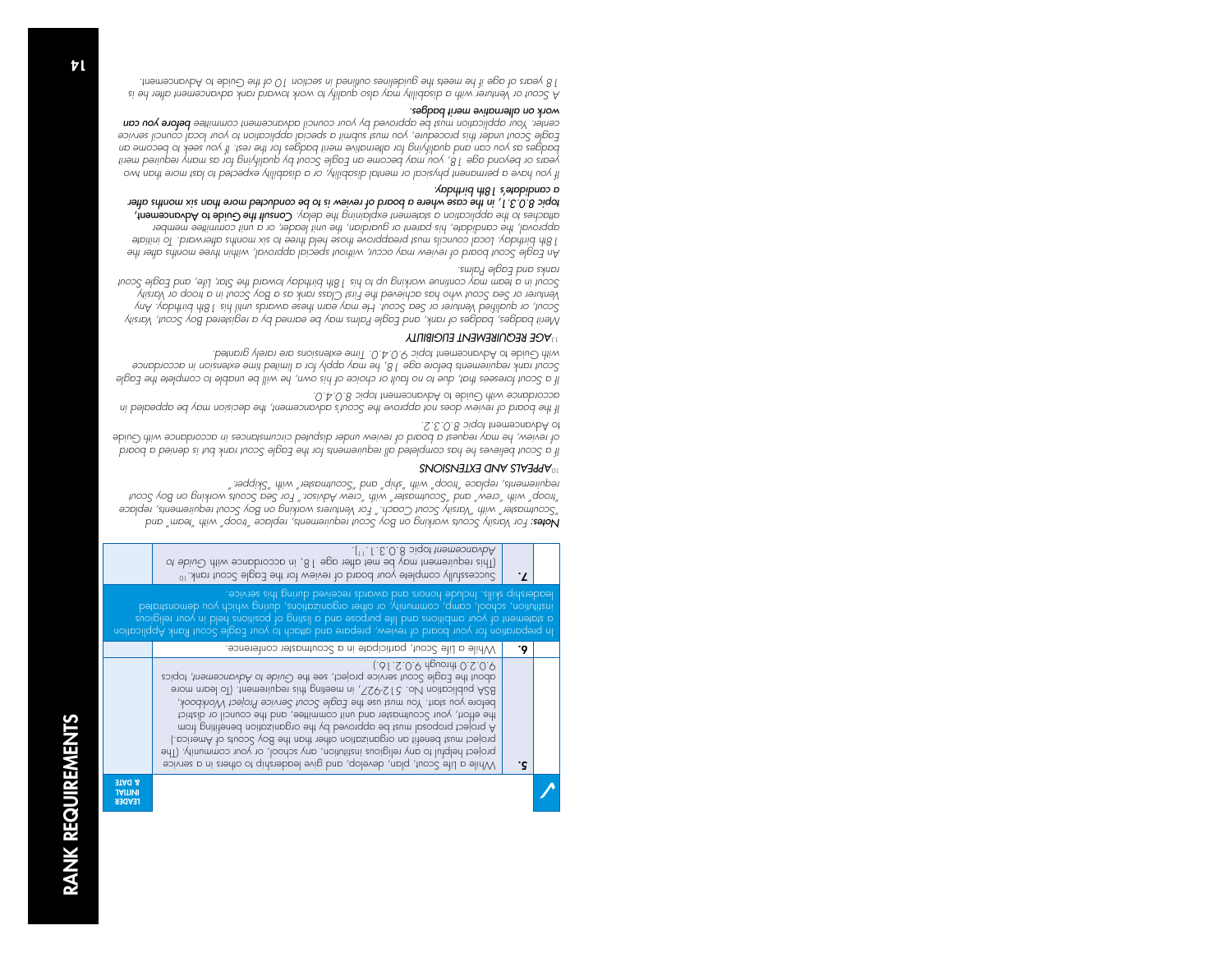## EAGLE RANK REQUIREMENTS

|    |                                                                                                                                                                                                                                                                                                                                                                                                                                                                                                                                                                                                                                                                                                                               |  | <b>IFADER</b><br><b>INITIAL</b><br>& DATE |  |
|----|-------------------------------------------------------------------------------------------------------------------------------------------------------------------------------------------------------------------------------------------------------------------------------------------------------------------------------------------------------------------------------------------------------------------------------------------------------------------------------------------------------------------------------------------------------------------------------------------------------------------------------------------------------------------------------------------------------------------------------|--|-------------------------------------------|--|
| 1. | Be active in your troop for at least six months as a Life Scout.                                                                                                                                                                                                                                                                                                                                                                                                                                                                                                                                                                                                                                                              |  |                                           |  |
| 2. | As a Life Scout, demonstrate Scout Spirit by living the Scout Oath and Scout<br>Law. Tell how you have done your duty to God, how you have lived the Scout<br>Oath and Scout Law in your everyday life, and how your understanding<br>of the Scout Oath and Scout Law will guide your life in the future. List on<br>your Eagle Scout Rank Application the names of individuals who know<br>you personally and would be willing to provide a recommendation on<br>your behalt, including parents/guardians, religious (it not affiliated with an<br>organized religion, then the parent or guardian provides this reference),<br>educational, employer (if employed), and two other references.                               |  |                                           |  |
| 3. | Earn a total of 21 merit badges (10 more than required for the Life rank),<br>including these 13 merit badges: (a) First Aid, (b) Citizenship in the Community,<br>(c) Citizenship in the Nation, (d) Citizenship in the World, (e) Communication,<br>(f) Cooking, (g) Personal Fitness, (h) Emergency Preparedness OR Lifesaving,<br>(i) Environmental Science OR Sustainability, (j) Personal Management,<br>(k) Swimming OR Hiking OR Cycling, (I) Camping, and (m) Family Life.<br>You must choose only one of the merit badges listed in categories h, i, and k.<br>Any additional merit badge(s) earned in those categories may be counted as<br>one of your eight optional merit badges used to make your total of 21. |  |                                           |  |
|    | <b>NAME OF MERIT BADGE</b><br><b>DATE EARNED</b>                                                                                                                                                                                                                                                                                                                                                                                                                                                                                                                                                                                                                                                                              |  |                                           |  |
|    | 1.                                                                                                                                                                                                                                                                                                                                                                                                                                                                                                                                                                                                                                                                                                                            |  |                                           |  |
|    | 2.                                                                                                                                                                                                                                                                                                                                                                                                                                                                                                                                                                                                                                                                                                                            |  |                                           |  |
|    | 3.                                                                                                                                                                                                                                                                                                                                                                                                                                                                                                                                                                                                                                                                                                                            |  |                                           |  |
|    | 4.                                                                                                                                                                                                                                                                                                                                                                                                                                                                                                                                                                                                                                                                                                                            |  |                                           |  |
|    | 5.                                                                                                                                                                                                                                                                                                                                                                                                                                                                                                                                                                                                                                                                                                                            |  |                                           |  |
|    | 6.                                                                                                                                                                                                                                                                                                                                                                                                                                                                                                                                                                                                                                                                                                                            |  |                                           |  |
|    | 7.                                                                                                                                                                                                                                                                                                                                                                                                                                                                                                                                                                                                                                                                                                                            |  |                                           |  |
|    | 8.                                                                                                                                                                                                                                                                                                                                                                                                                                                                                                                                                                                                                                                                                                                            |  |                                           |  |
|    | 9.                                                                                                                                                                                                                                                                                                                                                                                                                                                                                                                                                                                                                                                                                                                            |  |                                           |  |
|    | 10.                                                                                                                                                                                                                                                                                                                                                                                                                                                                                                                                                                                                                                                                                                                           |  |                                           |  |
| 4. | While a Life Scout, serve actively in your troop for six months in one or<br>more of the following positions of responsibility <sup>9</sup> :                                                                                                                                                                                                                                                                                                                                                                                                                                                                                                                                                                                 |  |                                           |  |
|    | <b>Boy Scout troop.</b> Patrol leader, assistant senior patrol leader, senior patrol<br>leader, troop guide, Order of the Arrow troop representative, den chief,<br>scribe, librarian, historian, quartermaster, junior assistant Scoutmaster,<br>chaplain aide, instructor, webmaster, or outdoor ethics guide.                                                                                                                                                                                                                                                                                                                                                                                                              |  |                                           |  |
|    | Varsity Scout team. Captain, cocaptain, program manager, squad leader,<br>team secretary, Order of the Arrow team representative, librarian, historian,<br>quartermaster, chaplain aide, instructor, den chiet, webmaster, or outdoor<br>ethics guide.                                                                                                                                                                                                                                                                                                                                                                                                                                                                        |  |                                           |  |
|    | <b>Venturing crew/Sea Scout ship.</b> President, vice president, secretary,<br>treasurer, quartermaster, historian, den chief, guide, boatswain,<br>boatswain's mate, yeoman, purser, storekeeper, or webmaster.                                                                                                                                                                                                                                                                                                                                                                                                                                                                                                              |  |                                           |  |
|    | <b>Lone Scout.</b> Leadership responsibility in your school, religious organization,<br>club, or elsewhere in your community.                                                                                                                                                                                                                                                                                                                                                                                                                                                                                                                                                                                                 |  |                                           |  |

*9Assistant patrol leader and bugler are not approved positions of responsibility for the Eagle Scout rank. Likewise, a Scoutmaster-approved leadership project cannot be used in lieu of serving in a position of responsibility.*

# SCOUT RANK REQUIREMENTS

All requirements for the Scout rank must be completed as a member of a troop. If you have already completed these requirements as part of the Webelos Scouting Adventure, simply demonstrate your knowledge or skills to your Scoutmaster or other designated leader after joining the troop.

|                |                                                                                                                                                                                                       | <b>LEADER</b><br><b>INITIAL</b><br>& DATE |
|----------------|-------------------------------------------------------------------------------------------------------------------------------------------------------------------------------------------------------|-------------------------------------------|
| la.            | Repeat from memory the Scout Oath, Scout Law, Scout motto, and Scout<br>slogan. In your own words, explain their meaning.                                                                             |                                           |
| 1b.            | Explain what Scout spirit is. Describe some ways you have shown Scout spirit<br>by practicing the Scout Oath, Scout Law, Scout motto, and Scout slogan.                                               |                                           |
| 1c.            | Demonstrate the Boy Scout sign, salute, and handshake. Explain when<br>they should be used.                                                                                                           |                                           |
| 1d.            | Describe the First Class Scout badge and tell what each part stands for.<br>Explain the significance of the First Class Scout badge.                                                                  |                                           |
| le.            | Repeat from memory the Outdoor Code. In your own words, explain what<br>the Outdoor Code means to you.                                                                                                |                                           |
| 1f.            | Repeat from memory the Pledge of Allegiance. In your own words, explain<br>its meaning.                                                                                                               |                                           |
| 2.             | After attending at least one Boy Scout troop meeting, do the following:                                                                                                                               |                                           |
| 2a.            | Describe how the Scouts in the troop provide its leadership.                                                                                                                                          |                                           |
| 2 <sub>b</sub> | Describe the four steps of Boy Scout advancement.                                                                                                                                                     |                                           |
| 2c.            | Describe what the Boy Scout ranks are and how they are earned.                                                                                                                                        |                                           |
| 2d.            | Describe what merit badges are and how they are earned.                                                                                                                                               |                                           |
| Зα.            | Explain the patrol method. Describe the types of patrols that are used in<br>your troop.                                                                                                              |                                           |
| $3b$ .         | Become familiar with your patrol name, emblem, flag, and yell. Explain<br>how these items create patrol spirit.                                                                                       |                                           |
| 4α.            | Show how to tie a square knot, two half-hitches, and a taut-line hitch.<br>Explain how each knot is used.                                                                                             |                                           |
| 4 <sub>b</sub> | Show the proper care of a rope by learning how to whip and fuse the<br>ends of different kinds of rope.                                                                                               |                                           |
| 5.             | Demonstrate your knowledge of pocketknife safety.                                                                                                                                                     |                                           |
| 6.             | With your parent or guardian, complete the exercises in the pamphlet<br>How to Protect Your Children From Child Abuse: A Parent's Guide and<br>earn the Cyber Chip Award for your grade. <sup>1</sup> |                                           |
| 7.             | Since joining the troop and while working on the Scout rank, participate in<br>a Scoutmaster conference.                                                                                              |                                           |

*Notes: For Varsity Scouts working on Boy Scout requirements, replace "troop" with "team" and "Scoutmaster" with "Varsity Scout Coach."*

*The requirements for the Scout, Tenderfoot, Second Class, and First Class ranks may be worked on simultaneously; however, these ranks must be earned in sequence.* 

<sup>1</sup>If your family does not have Internet access at home AND you do not have ready Internet *access at school or another public place or via a mobile device, the Cyber Chip portion of this requirement may be waived by your Scoutmaster in consultation with your parent or guardian.*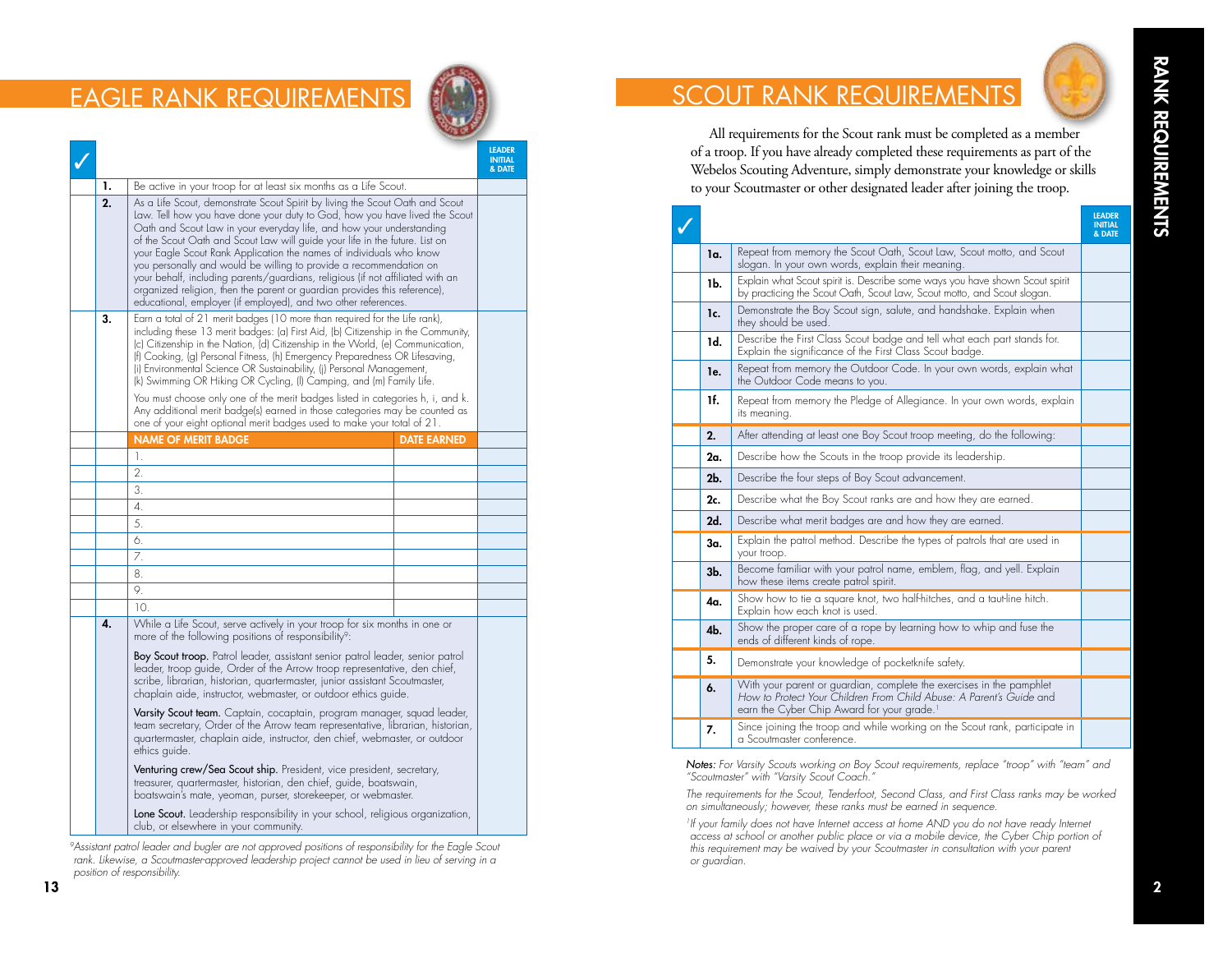

# TENDERFOOT RANK REQUIREMENTS

A

| ρc·             | thein to bno yob ent gniub.<br>Explain the rules of safe hiking, both on the highway and cross-country,                                                                                |                                                  |
|-----------------|----------------------------------------------------------------------------------------------------------------------------------------------------------------------------------------|--------------------------------------------------|
| ٠dċ             | Describe what to do it you become lost on a hike or campout.                                                                                                                           |                                                  |
| ٠pç             | on a troop or patrol outing.<br>slin'w meteye ybbud ent esU . boontodngien nuoy ni bna egnituo no ytefios<br>Ibnosteq tuoy of setplet ti zp meteye ybbud ent to eparbtoqmi ent niblqx3 |                                                  |
| HIKING          |                                                                                                                                                                                        |                                                  |
| .bA             | hikes. Tell how each item in the kit would be used.<br>bno stuogmos enutut no uoy dtiw ynos ot tix bio-terit Ibnoereg o eldmeseA                                                       |                                                  |
| .э4             | dA bno oA stnemeniuper<br>tootnebnel ni beteil enuzoqxe no seinujni to esnemusso ent esuben no trevenq<br>Tell what you can do while on a campout or other outdoor activity to         |                                                  |
| .dÞ             | your local area or campsite location. Tell how to treat tor exposure to them.<br>Describe common poisonous or hazardous plants; identity any that grow in                              |                                                  |
|                 | $6$ uiyoy $\bigcirc$                                                                                                                                                                   |                                                  |
|                 | mudnus bno etidteor1 ·                                                                                                                                                                 |                                                  |
|                 | <b>paaldezol/</b> •                                                                                                                                                                    |                                                  |
|                 | • Venomous snakebite                                                                                                                                                                   |                                                  |
|                 | exidit band about to agailar o adia $\bullet$                                                                                                                                          |                                                  |
|                 | • Minor (thermal/heat) burns or scalds (superficial, or first-degree)                                                                                                                  |                                                  |
|                 | • Blisters on the hand bad toot                                                                                                                                                        |                                                  |
|                 | e Simple cuts and scrapes                                                                                                                                                              |                                                  |
| .o <sup>p</sup> | :priwollot ent 10t bip teit worl?                                                                                                                                                      |                                                  |
|                 | <b>EIRST AID AND NATURE</b>                                                                                                                                                            |                                                  |
| <b>G</b>        | Describe when each should be used.<br>Demonstrate proper care, sharpening, and use of the knife, saw, and ax.                                                                          |                                                  |
| ာင္             | Demonstrate a practical use of the taut-line hitch.                                                                                                                                    |                                                  |
| α.              | Demonstrate a practical use of two half-hitches.                                                                                                                                       |                                                  |
| 3a.             | Demonstrate a practical use of the square knot.                                                                                                                                        |                                                  |
| <b>STOOL</b>    |                                                                                                                                                                                        |                                                  |
| υ£              | Explain the importance of eating together as a patrol.                                                                                                                                 |                                                  |
| ΣP.             | cleaning items used to prepare, serve, and eat a meal.<br>Vlaile on a campou, demonstrate the appropriate method of safely                                                             |                                                  |
| τoς.            | tor each patrol member to share in meal preparation and cleanup.<br>triphoqmi si ti ydw lleT .elbem edt to eno prinageng ni teizzo ,tuoqmpo edt nO                                     |                                                  |
| <b>COOKING</b>  |                                                                                                                                                                                        |                                                  |
| ٦L.             | Tell how you practiced the Outdoor Code on a campout or outing.                                                                                                                        |                                                  |
| d1              | have helped pitch.<br>bend at least one night on a patrol or troop campout. Sleep in a tent you                                                                                        |                                                  |
| .ol             | pack and carry it.<br>Show the personal and camping gear you will use. Show the right way to<br>Present yourselt to your leader, prepared tor an overnight camping trip.               |                                                  |
|                 | <b>CAMPING AND OUTDOOR ETHICS</b>                                                                                                                                                      |                                                  |
|                 |                                                                                                                                                                                        | <b>S DATE</b><br><b>JAITIMI</b><br><b>LEADER</b> |
|                 |                                                                                                                                                                                        |                                                  |

|    | or elsewhere in your community.<br>Lone Scout. Leadership responsibility in your school, religious organization, club,<br>purser, storekeeper, or webmaster.<br>den chiet, quartermaster, historian, guide, boatswain, boatswain's mate, yeoman,<br>Venturing crew/Sea Scout ship. President, vice president, secretary, treasurer,<br>chaplain aide, instructor, den chiet, webmaster, or outdoor ethics guide.<br>secretary, Order of the Arrow team representative, librarian, historian, quartermaster, |  |
|----|-------------------------------------------------------------------------------------------------------------------------------------------------------------------------------------------------------------------------------------------------------------------------------------------------------------------------------------------------------------------------------------------------------------------------------------------------------------------------------------------------------------|--|
|    | Varsity Scout team, Capain, cocaptain, program manager, squad leader, team<br>`abiug soidte noobtuo no ustanadew ,othusti<br>historian, quartermaster, bugler, junior assistant Scoutmaster, chaplain aide,<br>troop guide, Order of the Arrow troop representative, den chiet, scribe, librarian,<br><b>Boy Scout troop.</b> Patrol leader, assistant senior patrol leader, senior patrol leader,<br>leadership project to help the troop).                                                                |  |
| ۰ç | bevorgap-neteomius of responsibility (or carry out a Scoutmaster-approved<br>to snom no sno ni zdrnom xiz not qoon, nuo ni voli nonkus in one or more of                                                                                                                                                                                                                                                                                                                                                    |  |
| ٠Þ | .betolen-noitbvneanop ed taum epivnea.<br>service projects approved by your Scoutmaster. At least three hours of this<br>While a Star Scout, participate in six hours of service through one or more                                                                                                                                                                                                                                                                                                        |  |
|    |                                                                                                                                                                                                                                                                                                                                                                                                                                                                                                             |  |
|    | (bəriupər-əlga3)                                                                                                                                                                                                                                                                                                                                                                                                                                                                                            |  |
|    | (bəriupər-əlgad)                                                                                                                                                                                                                                                                                                                                                                                                                                                                                            |  |
|    | (beniuper-elgo3)                                                                                                                                                                                                                                                                                                                                                                                                                                                                                            |  |
|    | <b>DATE EARNED</b><br><b>NAME OF MERIT BADGE</b>                                                                                                                                                                                                                                                                                                                                                                                                                                                            |  |
| ς. | See Eagle rank requirement 3 for this list.<br>the 17 merit badges on the required list for Eagle to fulfill this requirement.<br>to ynn badges from the required list tor Eagle. You may choose any of<br>Earn five more meril badges (so that you have 11 in all), including any three                                                                                                                                                                                                                    |  |
| ۰ζ | Scout Oath and Scout Law in your everyday lite.<br>Law. Tell how you have done your duty to God and how you have lived the<br>tuos2 bno demonstrate Scout spirit by living the Scout Oath and Scout                                                                                                                                                                                                                                                                                                         |  |
|    | Be active in your troop for at least six months as a Star Scout.                                                                                                                                                                                                                                                                                                                                                                                                                                            |  |

7. | While a Star Scout, participate in a Scoutmaster conference.  $\mathbf{s}$ .  $\mid$  Successfully complete your board of review for the Life rank. $^8$ 

*7Assistant patrol leader is not an approved position of responsibility for the Star, Life, or Eagle rank.*

**Nobes:** For Varsily Scout working on Boy Scout requirements, replace "Intop" with "them" and "scoutmaster"<br>"Notesty" vars" diversion of the mand streaments working on Boy Scout requirements, replace "Mith" with "cream" *"Scoutmaster" with "crew Advisor." For Sea Scouts working on Boy Scout requirements, replace "troop" with "ship" and "Scoutmaster" with "Skipper."* 

*8If the board of review does not approve the Scout's advancement, the decision may be appealed in accordance with topic 8.0.4.0.* Guide to Advancement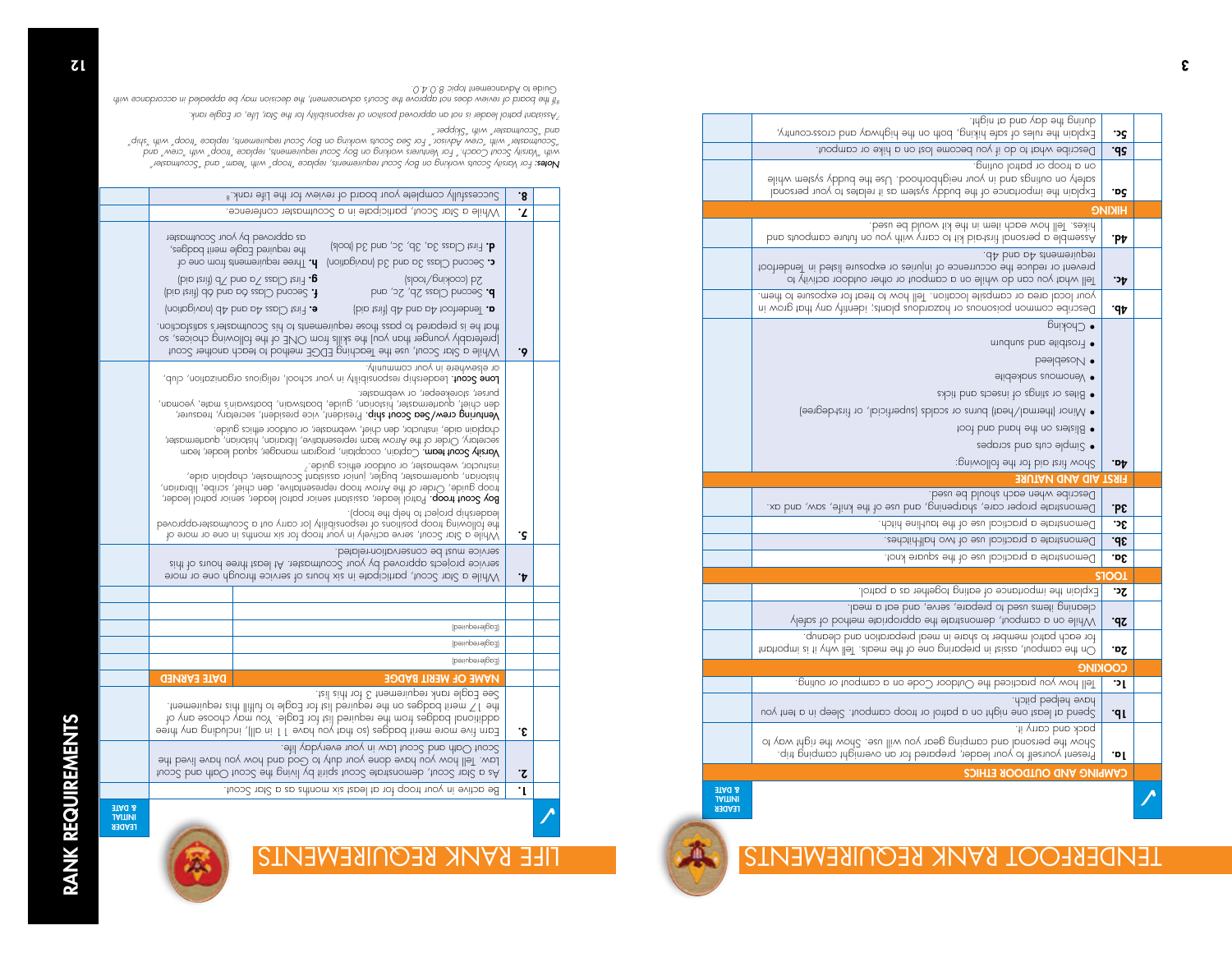# STAR RANK REQUIREMENTS



|                                                                                                                                                                                                                                                        |                                                                                                                                                                                                                                                                                                                                       |                                                                                                                                                                                                                                     |                    | <b>LEADER</b><br><b>INITIAL</b><br>& DATE |  |
|--------------------------------------------------------------------------------------------------------------------------------------------------------------------------------------------------------------------------------------------------------|---------------------------------------------------------------------------------------------------------------------------------------------------------------------------------------------------------------------------------------------------------------------------------------------------------------------------------------|-------------------------------------------------------------------------------------------------------------------------------------------------------------------------------------------------------------------------------------|--------------------|-------------------------------------------|--|
|                                                                                                                                                                                                                                                        | 1.                                                                                                                                                                                                                                                                                                                                    | Be active in your troop for at least four months as a First Class Scout.                                                                                                                                                            |                    |                                           |  |
|                                                                                                                                                                                                                                                        | 2.                                                                                                                                                                                                                                                                                                                                    | As a First Class Scout, demonstrate Scout spirit by living the Scout Oath<br>and Scout Law. Tell how you have done your duty to God and how you<br>have lived the Scout Oath and Scout Law in your everyday life.                   |                    |                                           |  |
|                                                                                                                                                                                                                                                        | 3.                                                                                                                                                                                                                                                                                                                                    | Earn six merit badges, including any four from the required list for Eagle.<br>You may choose any of the 17 merit badges on the required list for Eagle<br>to fulfill this requirement. See Eagle rank requirement 3 for this list. |                    |                                           |  |
|                                                                                                                                                                                                                                                        |                                                                                                                                                                                                                                                                                                                                       | <b>NAME OF MERIT BADGE</b>                                                                                                                                                                                                          | <b>DATE EARNED</b> |                                           |  |
|                                                                                                                                                                                                                                                        |                                                                                                                                                                                                                                                                                                                                       | (Eagle-required)                                                                                                                                                                                                                    |                    |                                           |  |
|                                                                                                                                                                                                                                                        |                                                                                                                                                                                                                                                                                                                                       | (Eagle-required)                                                                                                                                                                                                                    |                    |                                           |  |
|                                                                                                                                                                                                                                                        |                                                                                                                                                                                                                                                                                                                                       | (Eagle-required)                                                                                                                                                                                                                    |                    |                                           |  |
|                                                                                                                                                                                                                                                        |                                                                                                                                                                                                                                                                                                                                       | (Eagle-required)                                                                                                                                                                                                                    |                    |                                           |  |
|                                                                                                                                                                                                                                                        |                                                                                                                                                                                                                                                                                                                                       |                                                                                                                                                                                                                                     |                    |                                           |  |
|                                                                                                                                                                                                                                                        |                                                                                                                                                                                                                                                                                                                                       |                                                                                                                                                                                                                                     |                    |                                           |  |
|                                                                                                                                                                                                                                                        | 4.                                                                                                                                                                                                                                                                                                                                    | While a First Class Scout, participate in six hours of service through one or<br>more service projects approved by your Scoutmaster.                                                                                                |                    |                                           |  |
| 5.<br>While a First Class Scout, serve actively in your troop for four months in<br>one or more of the following positions of responsibility (or carry out a<br>Scoutmaster-approved leadership project to help the troop):                            |                                                                                                                                                                                                                                                                                                                                       |                                                                                                                                                                                                                                     |                    |                                           |  |
|                                                                                                                                                                                                                                                        | <b>Boy Scout troop.</b> Patrol leader, assistant senior patrol leader, senior<br>patrol leader, troop guide, Order of the Arrow troop representative, den<br>chief, scribe, librarian, historian, quartermaster, bugler, junior assistant<br>Scoutmaster, chaplain aide, instructor, webmaster, or outdoor ethics quide. <sup>4</sup> |                                                                                                                                                                                                                                     |                    |                                           |  |
| Varsity Scout team. Captain, cocaptain, program manager, squad leader,<br>team secretary, Order of the Arrow team representative, librarian, historian,<br>quartermaster, chaplain aide, instructor, den chief, webmaster, or outdoor<br>ethics guide. |                                                                                                                                                                                                                                                                                                                                       |                                                                                                                                                                                                                                     |                    |                                           |  |
|                                                                                                                                                                                                                                                        | Venturing crew/Sea Scout ship. President, vice president, secretary,<br>treasurer, den chief, quartermaster, historian, guide, boatswain,<br>boatswain's mate, yeoman, purser, storekeeper, or webmaster.                                                                                                                             |                                                                                                                                                                                                                                     |                    |                                           |  |
|                                                                                                                                                                                                                                                        |                                                                                                                                                                                                                                                                                                                                       | Lone Scout. Leadership responsibility in your school, religious organization,<br>club, or elsewhere in your community.                                                                                                              |                    |                                           |  |
|                                                                                                                                                                                                                                                        | 6.                                                                                                                                                                                                                                                                                                                                    | With your parent or guardian, complete the exercises in the pamphlet How<br>to Protect Your Children From Child Abuse: A Parent's Guide and earn the<br>Cyber Chip award for your grade. <sup>5</sup>                               |                    |                                           |  |
|                                                                                                                                                                                                                                                        | 7.                                                                                                                                                                                                                                                                                                                                    | While a First Class Scout, participate in a Scoutmaster conference.                                                                                                                                                                 |                    |                                           |  |
|                                                                                                                                                                                                                                                        | 8.                                                                                                                                                                                                                                                                                                                                    | Successfully complete your board of review for the Star rank. <sup>6</sup>                                                                                                                                                          |                    |                                           |  |
|                                                                                                                                                                                                                                                        |                                                                                                                                                                                                                                                                                                                                       |                                                                                                                                                                                                                                     |                    |                                           |  |

*Notes: For Varsity Scouts working on Boy Scout requirements, replace "troop" with "team" and "Scoutmaster" with "Varsity Scout Coach." For Venturers working on Boy Scout requirements, replace "troop" with "crew" and "Scoutmaster" with "crew Advisor." For Sea Scouts working on Boy Scout requirements, replace "troop" with "ship" and "Scoutmaster" with "Skipper."* 

*4Assistant patrol leader is not an approved position of responsibility for the Star rank.*

*5If your family does not have Internet access at home AND you do not have ready Internet access at school or another public place or via a mobile device, the Cyber Chip portion of this*  requirement may be waived by your Scoutmaster in consultation with your parent or guardian.

*6If the board of review does not approve the Scout's advancement, the decision may be appealed in accordance with* Guide to Advancement *topic 8.0.4.0.* 

# **FITNESS**

| icipate in six hours of service through one or<br>d by your Scoutmaster.                                                                                                                         |  |
|--------------------------------------------------------------------------------------------------------------------------------------------------------------------------------------------------|--|
| e actively in your troop for four months in<br>ositions of responsibility (or carry out a<br>ip project to help the troop):                                                                      |  |
| assistant senior patrol leader, senior<br>ler of the Arrow troop representative, den<br>n, quartermaster, bugler, junior assistant<br>structor, webmaster, or outdoor ethics guide. <sup>4</sup> |  |
| ocaptain, program manager, squad leader,<br>rrow team representative, librarian, historian,<br>nstructor, den chief, webmaster, or outdoor                                                       |  |
| o. President, vice president, secretary,<br>ster, historian, guide, boatswain,<br>rser, storekeeper, or webmaster.                                                                               |  |
| sibility in your school, religious organization,<br>munity.                                                                                                                                      |  |
| complete the exercises in the pamphlet How<br>Child Abuse: A Parent's Guide and earn the<br>ade. 5                                                                                               |  |
| icinate in a Scoutmaster conference                                                                                                                                                              |  |

## ✓ LEADER INITIAL & DATE **6a.** Record your best in the following tests: • Pushups (Record the number done correctly in 60 seconds.) • Situps or curl-ups (Record the number done correctly in 60 seconds.) • Back-saver sit-and-reach (Record the distance stretched.)  $\bullet$  1-mile walk/run  $\frac{1}{\sqrt{R}}$  (Record the time.) 6b. Develop and describe a plan for improvement in each of the activities listed in Tenderfoot requirement 6a. Keep track of your activity for at least 30 days. 6c. Show improvement (of any degree) in each activity listed in Tenderfoot requirement 6a after practicing for 30 days. • Pushups (Record the number done correctly in 60 seconds.) • Situps or curl-ups (Record the number done correctly in 60 seconds.) • Back-saver sit-and-reach (Record the distance stretched.)  $\bullet$  1-mile walk/run  $\frac{1}{\sqrt{R}}$  (Record the time.) **CITIZENSHIP** 7a. | Demonstrate how to display, raise, lower, and fold the U.S. flag. 7b. Participate in a total of one hour of service in one or more service projects approved by your Scoutmaster. Explain how your service to others relates to the Scout slogan and Scout motto. **LEADERSHIP** 8. **Describe the steps in Scouting's Teaching EDGE method. Use the Teaching** EDGE method to teach another person how to tie the square knot. SCO 9. Demonstrate Scout spirit by living the Scout Oath and Scout Law. Tell how you have done your duty to God and how you have lived four different points of the Scout Law in your everyday life. 10. While working toward the Tenderfoot rank, and after completing Scout rank requirement 7, participate in a Scoutmaster conference. 11. Successfully complete your board of review for the Tenderfoot rank.

*Notes: For Varsity Scouts working on Boy Scout requirements, replace "troop" with "team" and "Scoutmaster" with "Varsity Scout Coach."*

*The requirements for the Scout, Tenderfoot, Second Class, and First Class ranks may be worked on simultaneously; however, these ranks must be earned in sequence.* 

*Alternative requirements for the Tenderfoot rank are available for Scouts with physical or mental disabilities if they meet the criteria listed in the* Boy Scout Requirements *book.*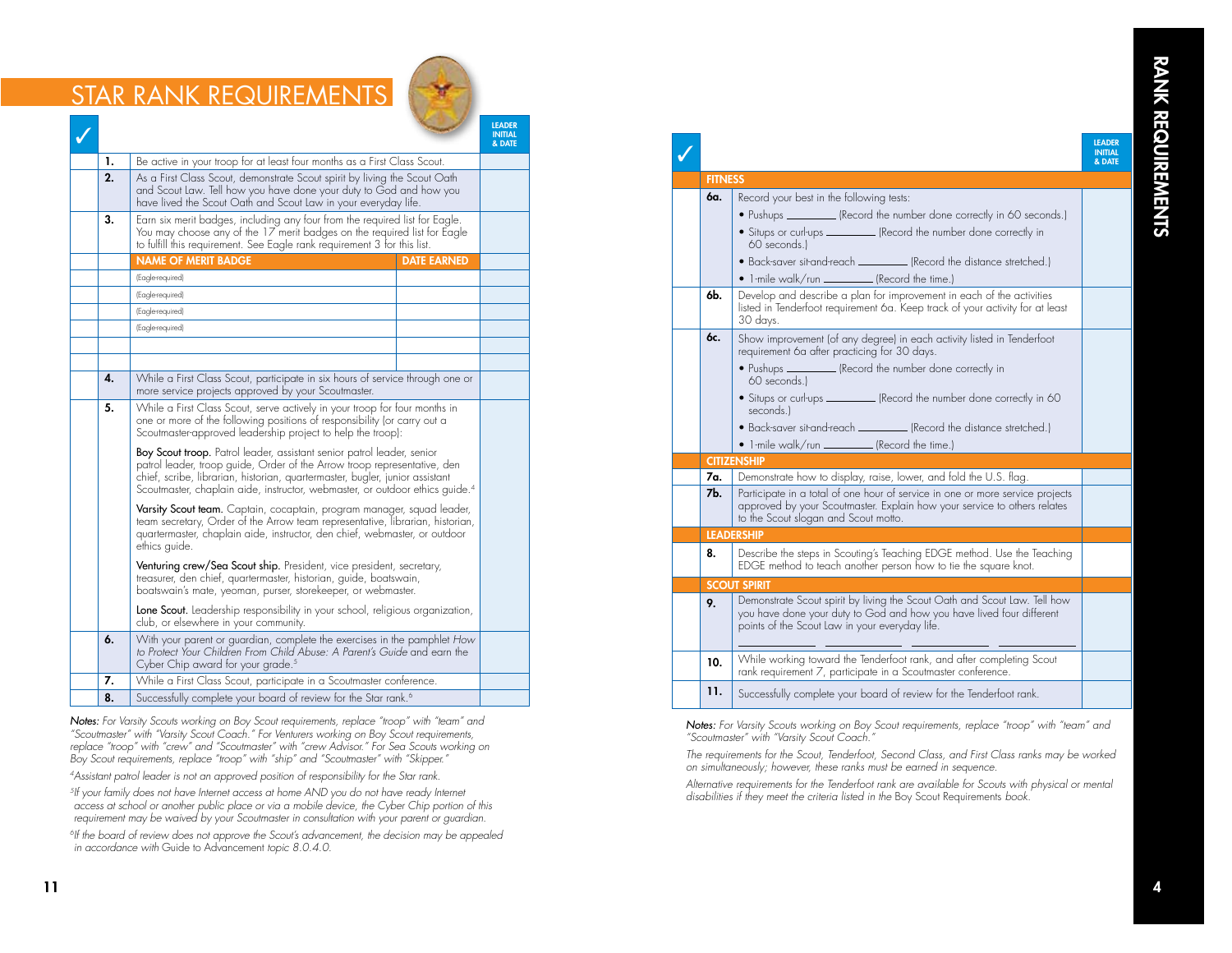INITIAL & DATE

| .bε<br>3c.<br>3b.<br>3a.<br><b><i>UOITA</i></b> DIVAN<br>۰6 <sub>ζ</sub><br>ΉZ<br>2e.<br><b>΄Ρζ</b> | using a compass or an electronic device.<br>Demonstrate how to find directions during the day and ot night without<br>$\epsilon$ ment you can do to help prevent them. <sup>2</sup><br>Describe some hazards or injuries that you might encounter on your hike<br>pike) approved by your adult leader and your parent or guardian. <sup>2</sup><br>Vd zəlim 0 l no) əxirl əlim-c b əxbt , tərkə a silikə (or 10 miles by<br>slodmye qpm svit to gninpem ent llet bnp tuo tnioq ot.<br>Demonstrate how a compass works and how to orient a map. Use a map<br>tons eidt eeu bluow<br>Demonstrate tying the bowline knot. Describe a situation in which you<br>ton's int seu bluow<br>Demonstrate tying the sheet bend knot. Describe a situation in which you<br>prepare the toods you selected.<br>importance of good nutrition. Demonstrate how to transport, those, and<br>should mond MyPlate of the current USDA nutritional model. Explain the<br>On one campout, plan and cook one hot breaktast or lunch, selecting<br>the safety procedures for using these types of stoves.<br>stove. Light the stoots, unless prohibited by local fire restrictions. Describe |
|-----------------------------------------------------------------------------------------------------|------------------------------------------------------------------------------------------------------------------------------------------------------------------------------------------------------------------------------------------------------------------------------------------------------------------------------------------------------------------------------------------------------------------------------------------------------------------------------------------------------------------------------------------------------------------------------------------------------------------------------------------------------------------------------------------------------------------------------------------------------------------------------------------------------------------------------------------------------------------------------------------------------------------------------------------------------------------------------------------------------------------------------------------------------------------------------------------------------------------------------------------------------------------------|
|                                                                                                     |                                                                                                                                                                                                                                                                                                                                                                                                                                                                                                                                                                                                                                                                                                                                                                                                                                                                                                                                                                                                                                                                                                                                                                        |
|                                                                                                     |                                                                                                                                                                                                                                                                                                                                                                                                                                                                                                                                                                                                                                                                                                                                                                                                                                                                                                                                                                                                                                                                                                                                                                        |
|                                                                                                     |                                                                                                                                                                                                                                                                                                                                                                                                                                                                                                                                                                                                                                                                                                                                                                                                                                                                                                                                                                                                                                                                                                                                                                        |
|                                                                                                     |                                                                                                                                                                                                                                                                                                                                                                                                                                                                                                                                                                                                                                                                                                                                                                                                                                                                                                                                                                                                                                                                                                                                                                        |
|                                                                                                     |                                                                                                                                                                                                                                                                                                                                                                                                                                                                                                                                                                                                                                                                                                                                                                                                                                                                                                                                                                                                                                                                                                                                                                        |
|                                                                                                     |                                                                                                                                                                                                                                                                                                                                                                                                                                                                                                                                                                                                                                                                                                                                                                                                                                                                                                                                                                                                                                                                                                                                                                        |
|                                                                                                     |                                                                                                                                                                                                                                                                                                                                                                                                                                                                                                                                                                                                                                                                                                                                                                                                                                                                                                                                                                                                                                                                                                                                                                        |
|                                                                                                     |                                                                                                                                                                                                                                                                                                                                                                                                                                                                                                                                                                                                                                                                                                                                                                                                                                                                                                                                                                                                                                                                                                                                                                        |
|                                                                                                     | enpapriate to use a propane stove. Set up a lightweight stove or propane<br>Explain when it is appropriate to use a lightwate they evore and when it is                                                                                                                                                                                                                                                                                                                                                                                                                                                                                                                                                                                                                                                                                                                                                                                                                                                                                                                                                                                                                |
| υ£                                                                                                  | stis sit shi ot topqmi lominim diiw semplt sht.<br>dllowing the flames to burn safely for all teast two minutes, safely extinguish<br>build a fire. Unless prohibited by local fire restrictions, and the fire. After<br>of wood from Second Class requirement 2b to demonstrate how to<br>bno , gnilbnix , tebnit ent exu , emit bno noitopol toobtuo bevotqqp no tA                                                                                                                                                                                                                                                                                                                                                                                                                                                                                                                                                                                                                                                                                                                                                                                                  |
| ΣP.                                                                                                 | . Sil gnisloos a tot boow leut an a, enilbnist<br>Use the tools listed in Tenderhoot requirement 3d to prepare tinder,                                                                                                                                                                                                                                                                                                                                                                                                                                                                                                                                                                                                                                                                                                                                                                                                                                                                                                                                                                                                                                                 |
| οz.                                                                                                 | os ob ot etbinqonqqp ed ton bluow ti nerlw bnp.<br>Explain when it is appropriate to use a tire tor cooking or other purposes                                                                                                                                                                                                                                                                                                                                                                                                                                                                                                                                                                                                                                                                                                                                                                                                                                                                                                                                                                                                                                          |
|                                                                                                     | COOKING AND TOOLS                                                                                                                                                                                                                                                                                                                                                                                                                                                                                                                                                                                                                                                                                                                                                                                                                                                                                                                                                                                                                                                                                                                                                      |
| Jc.                                                                                                 | where to pitch a tent.<br>Explain what factors you should consider when choosing a patrol site and<br>recommend it to your patrol leader, senior patrol leader, or troop guide.<br>On one of these campouts, select a location for your patrol site and                                                                                                                                                                                                                                                                                                                                                                                                                                                                                                                                                                                                                                                                                                                                                                                                                                                                                                                |
| Jb.                                                                                                 | lendertoot requirement lc.<br>on a campout or outing This outing must be different from the one used for<br>Explain the principles of Leave No Trace and tell how you practiced them                                                                                                                                                                                                                                                                                                                                                                                                                                                                                                                                                                                                                                                                                                                                                                                                                                                                                                                                                                                   |
| .ol                                                                                                 | snow cave, or tepee).<br>a tent that you pitch or other structure that you help erect (such as a lean-to,<br>or patrol meetings. On al least two of the three campouts, spend the night in<br>qoon əbuləni ton ob zəitivitəb əvit əzərlī .gniqmpə trigiməvo əbuləni dəirlw<br>Since joining, parlicipate in tive separate troop/patrol activities, three of                                                                                                                                                                                                                                                                                                                                                                                                                                                                                                                                                                                                                                                                                                                                                                                                            |
|                                                                                                     | CAMPING AND OUTDOOR ETHICS                                                                                                                                                                                                                                                                                                                                                                                                                                                                                                                                                                                                                                                                                                                                                                                                                                                                                                                                                                                                                                                                                                                                             |
|                                                                                                     | <b>BIAG &amp;</b>                                                                                                                                                                                                                                                                                                                                                                                                                                                                                                                                                                                                                                                                                                                                                                                                                                                                                                                                                                                                                                                                                                                                                      |
|                                                                                                     | <b>JAITIVI</b>                                                                                                                                                                                                                                                                                                                                                                                                                                                                                                                                                                                                                                                                                                                                                                                                                                                                                                                                                                                                                                                                                                                                                         |

*2If you use a wheelchair or crutches, or if it is difficult for you to get around, you may substitute "trip" for "hike" in requirement 3b and 3c.* ς



 $\sum_{\substack{\text{1201cm} \text{all odd}}}$ 

**Oc.**  $\vert$  On a Scouting or family outing, take note of the trash and garbage you produce. Before your next similar outing, decide how you can reduce, recycle, or repurpose what you take on that outing, and then put those

**Pd.**  $\mid$  Participate in three hours of service through one or more service projects approved by your Scoutmaster. The project(s) must not be the same service project(s) used for Tenderfoot requirement 7b and Second Class requirement 8e. Explain how your service to others relates to the Scout Law.

**10.** | Tell someone who is eligible to join Boy Scouts, or an inactive Boy Scout, about your Scouting activities. Invite him to an outing, activity, service project, or meeting. Tell him how to join, or encourage the inactive Boy Scout to become active. Share your efforts with your Scoutmaster or other

**11.** | Demonstrate Scout spirit by living the Scout Oath and Scout Law. Tell how you have done your duty to God and how you have lived four different points of the Scout Law (different from those points used for previous ranks)

**I2.** While working toward the First Class rank, and after completing Second Class requirement 11, participate in a Scoutmaster conference.  $S$ uccessfully complete your board of review for the First Class rank.

 *For Varsity Scouts working on Boy Scout requirements, replace "troop" with "team" Notes:*

*The requirements for Scout, Tenderfoot, Second Class, and First Class ranks may be worked* 

*Alternative requirements for the First Class rank are available for Scouts with physical or* 

*on simultaneously; however, these ranks must be earned in sequence.*

plans into action. Compare your results.

**LEADERSHIP** 

SCOUT SPIRIT

*mental disabilities.*

adult leader.

in your everyday life.

*and "Scoutmaster" with "Varsity Scout Coach."*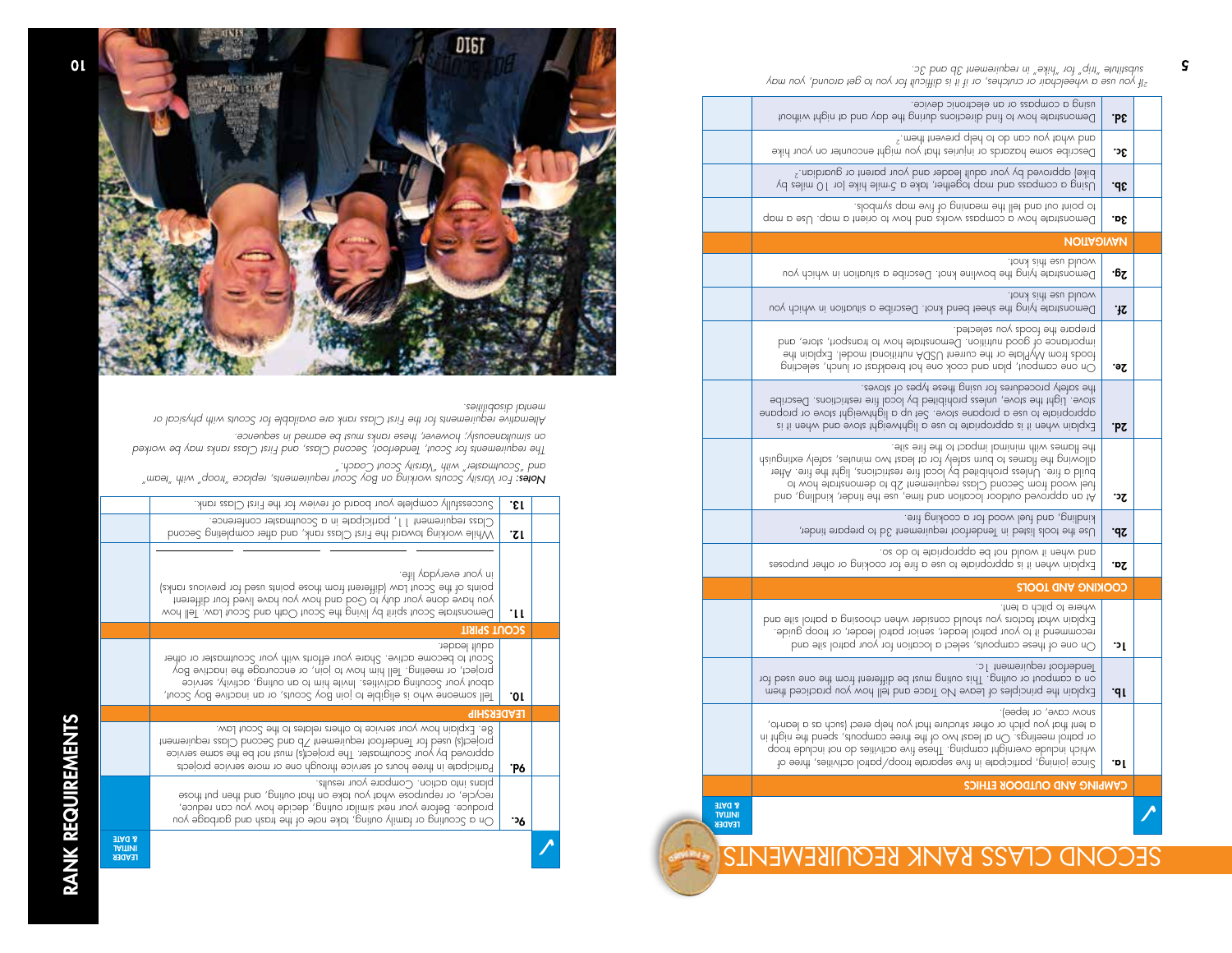|                 |                                                                                                                                                                                                                                                                                                                                                        | <b>LEADER</b><br><b>INITIAL</b><br>& DATE |
|-----------------|--------------------------------------------------------------------------------------------------------------------------------------------------------------------------------------------------------------------------------------------------------------------------------------------------------------------------------------------------------|-------------------------------------------|
| 5c.             | Describe at least three natural indicators of impending hazardous weather,<br>the potential dangerous events that might result from such weather condi-<br>tions, and the appropriate actions to take.                                                                                                                                                 |                                           |
| 5d.             | Describe extreme weather conditions you might encounter in the outdoors<br>in your local geographic area. Discuss how you would determine ahead<br>of time the potential risk of these types of weather dangers, alternative<br>planning considerations to avoid such risks, and how you would prepare<br>for and respond to those weather conditions. |                                           |
| <b>AQUATICS</b> |                                                                                                                                                                                                                                                                                                                                                        |                                           |
| 6a.             | Successfully complete the BSA swimmer test. <sup>3</sup>                                                                                                                                                                                                                                                                                               |                                           |
| 6b.             | Tell what precautions must be taken for a safe trip afloat.                                                                                                                                                                                                                                                                                            |                                           |
| 6c.             | Identify the basic parts of a canoe, kayak, or other boat. Identify the parts<br>of a paddle or an oar.                                                                                                                                                                                                                                                |                                           |
| 6d.             | Describe proper body positioning in a watercraft, depending on the type<br>and size of the vessel. Explain the importance of proper body position in<br>the boat.                                                                                                                                                                                      |                                           |
| 6e.             | With a helper and a practice victim, show a line rescue both as tender<br>and as rescuer. (The practice victim should be approximately 30 feet from<br>shore in deep water.)                                                                                                                                                                           |                                           |
|                 | FIRST AID AND EMERGENCY PREPAREDNESS                                                                                                                                                                                                                                                                                                                   |                                           |
| 7a.             | Demonstrate bandages for a sprained ankle and for injuries on the head,<br>the upper arm, and the collarbone.                                                                                                                                                                                                                                          |                                           |
| 7b.             | By yourself and with a partner, show how to:                                                                                                                                                                                                                                                                                                           |                                           |
|                 | $\bullet$ Transport a person from a smoke-filled room.                                                                                                                                                                                                                                                                                                 |                                           |
|                 | $\bullet$ Transport for at least 25 yards a person with a sprained ankle.                                                                                                                                                                                                                                                                              |                                           |
| 7c.             | Tell the five most common signals of a heart attack. Explain the steps<br>(procedures) in cardiopulmonary resuscitation (CPR).                                                                                                                                                                                                                         |                                           |
| 7d.             | Tell what utility services exist in your home or meeting place. Describe<br>potential hazards associated with these utilities and tell how to respond in<br>emergency situations.                                                                                                                                                                      |                                           |
| 7е.             | Develop an emergency action plan for your home that includes what to do<br>in case of tire, storm, power outage, and water outage.                                                                                                                                                                                                                     |                                           |
| 7f.             | Explain how to obtain potable water in an emergency.                                                                                                                                                                                                                                                                                                   |                                           |
| <b>FITNESS</b>  |                                                                                                                                                                                                                                                                                                                                                        |                                           |
| 8a.             | After completing Second Class requirement 7a, be physically active at<br>least 30 minutes each day for five days a week for four weeks. Keep track<br>ot your activities.                                                                                                                                                                              |                                           |
| 8b.             | Share your challenges and successes in completing First Class requirement<br>8a. Set a goal for continuing to include physical activity as part of your<br>daily life.                                                                                                                                                                                 |                                           |
|                 | <b>CITIZENSHIP</b>                                                                                                                                                                                                                                                                                                                                     |                                           |
| 9α.             | Visit and discuss with a selected individual approved by your leader (for<br>example, an elected official, judge, attorney, civil servant, principal, or<br>teacher) the constitutional rights and obligations of a U.S. citizen.                                                                                                                      |                                           |
| 9b.             | Investigate an environmental issue affecting your community. Share what<br>you learned about that issue with your patrol or troop. Tell what, if anything,<br>could be done by you or your community to address the concern.                                                                                                                           |                                           |

*3See the Swimming merit badge requirements for details about the BSA swimmer test.*

|                 |                                                                                                                                                                                                                                                                                                                                      | <b>LEADER</b><br><b>INITIAL</b><br>& DATE |  |
|-----------------|--------------------------------------------------------------------------------------------------------------------------------------------------------------------------------------------------------------------------------------------------------------------------------------------------------------------------------------|-------------------------------------------|--|
| <b>NATURE</b>   |                                                                                                                                                                                                                                                                                                                                      |                                           |  |
| 4.              | ldentify or show evidence of at least 10 kinds of wild animals (such<br>as birds, mammals, reptiles, fish, or mollusks) found in your local area<br>or camping location. You may show evidence by tracks, signs, or<br>photographs you have taken.                                                                                   |                                           |  |
| <b>AQUATICS</b> |                                                                                                                                                                                                                                                                                                                                      |                                           |  |
| 5a.             | Tell what precautions must be taken for a safe swim.                                                                                                                                                                                                                                                                                 |                                           |  |
| 5b.             | Demonstrate your ability to pass the BSA beginner test: Jump feetfirst into<br>water over your head in depth, level off and swim 25 feet on the surface,<br>stop, turn sharply, resume swimming, then return to your starting place.                                                                                                 |                                           |  |
| 5c.             | Demonstrate water rescue methods by reaching with your arm or leg, by<br>reaching with a suitable object, and by throwing lines and objects.                                                                                                                                                                                         |                                           |  |
| 5d.             | Explain why swimming rescues should not be attempted when a reaching<br>or throwing rescue is possible. Explain why and how a rescue swimmer<br>should avoid contact with the victim.                                                                                                                                                |                                           |  |
|                 | <b>FIRST AID AND EMERGENCY PREPAREDNESS</b>                                                                                                                                                                                                                                                                                          |                                           |  |
| 6a.             | Demonstrate first aid for the following:<br>• Object in the eye<br>• Bite of a warm-blooded animal<br>• Puncture wounds from a splinter, nail, and fishhook<br>• Serious burns (partial thickness, or second-degree)<br>$\bullet$ Heat exhaustion<br>$\bullet$ Shock<br>• Heatstroke, dehydration, hypothermia, and hyperventilation |                                           |  |
| 6b.             | Show what to do for "hurry" cases of stopped breathing, stroke, severe<br>bleeding, and ingested poisoning.                                                                                                                                                                                                                          |                                           |  |
| 6c.             | Tell what you can do while on a campout or hike to prevent or reduce the<br>occurrence of the injuries listed in Second Class requirements 6a and 6b.                                                                                                                                                                                |                                           |  |
| 6d.             | Explain what to do in case of accidents that require emergency response<br>in the home and backcountry. Explain what constitutes an emergency and<br>what information you will need to provide to a responder.                                                                                                                       |                                           |  |
| 6e.             | Tell how you should respond if you come upon the scene of a<br>vehicular accident.                                                                                                                                                                                                                                                   |                                           |  |
| <b>FITNESS</b>  |                                                                                                                                                                                                                                                                                                                                      |                                           |  |
| 7a.             | After completing Tenderfoot requirement 6c, be physically active at least<br>30 minutes each day for five days a week for four weeks. Keep track of<br>your activities.                                                                                                                                                              |                                           |  |
| 7b.             | Share your challenges and successes in completing Second Class<br>requirement 7a. Set a goal for continuing to include physical activity as<br>part of your daily life and develop a plan for doing so.                                                                                                                              |                                           |  |
|                 |                                                                                                                                                                                                                                                                                                                                      |                                           |  |